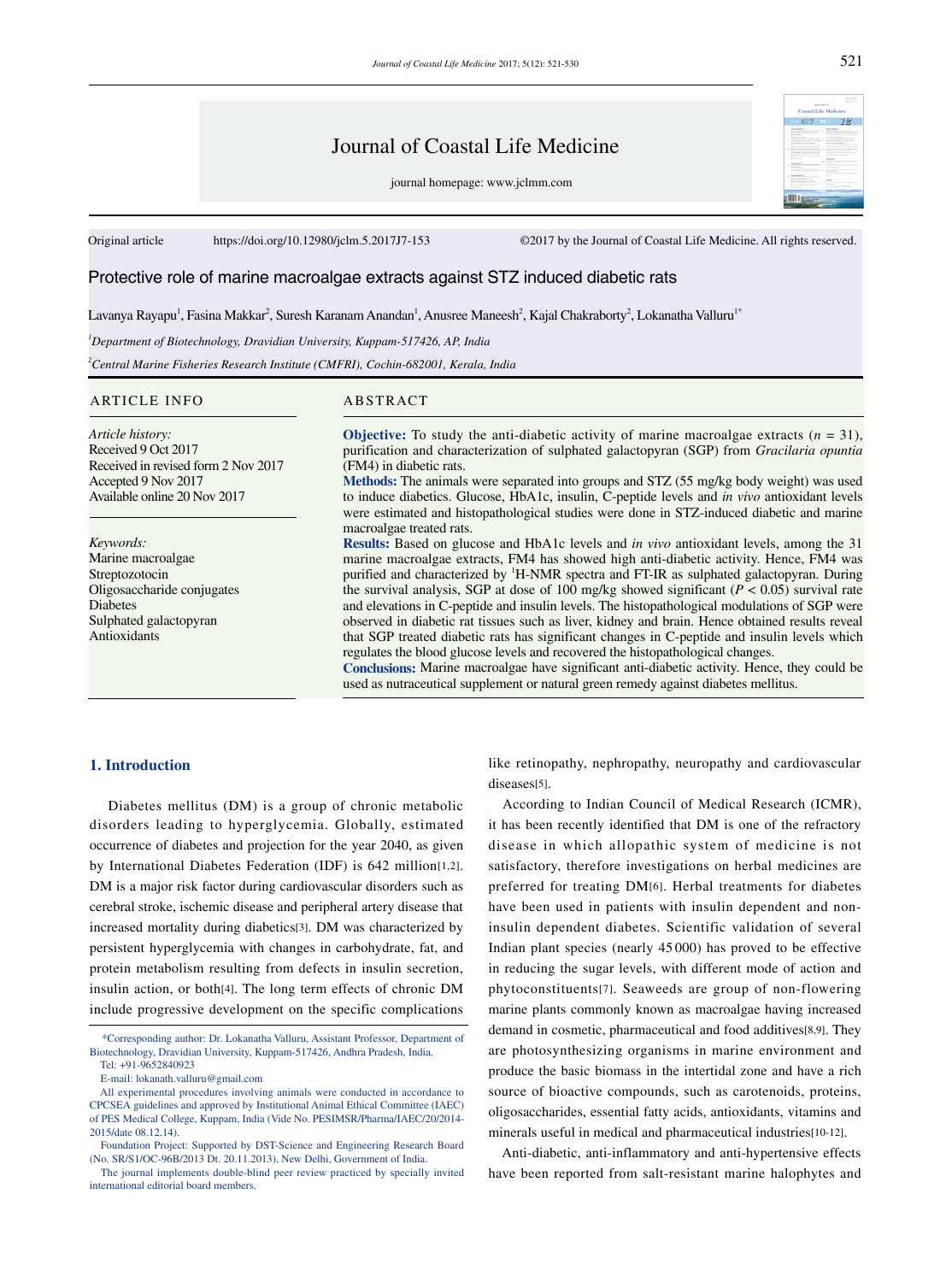marine algae. This is due to the presence of oligosaccharides, glycolipids, phenolic compounds and small molecular weight bioactive compounds and their effect was proved in experimental animals[13,14]. Marine algae produce a wide range of new secondary metabolites with various biological activities which may have potential applicability in the field of pharmaceutical industry to provide a stable platform for medicine industries[15]. Several bioactive compounds from red algae such as *Rhodomela confervoides*, *Symphyocladia latiuscula*, *Polysiphonia urceolata* and brown marine algae have been experimentally tested for their biomedical efficacy[16-18].

 In the sight of above information, the current study endeavors to (a) evaluate the anti-diabetic properties of the aqueous, ethanolic/methanolic extracts, polysaccharide and oligosaccharide conjugates (*n* = 31) derived from different red and brown seaweeds; (b) analyze the antioxidant enzymes and histopathological modulations during streptozotocin (STZ) induced diabetes; (c) investigate characterization of sulphated galactopyran from *Gracilaria opuntia* (*G. opuntia*) and its efficacy against diabetes.

## **2. Materials and methods**

## *2.1. Chemicals*

 STZ, butylated hydroxyl toluene (BHT), thiobarbituric acid (TBA), tris base, ethylene diamine tetra acetic acid (EDTA), 5,5' dithiobis-2-nitrobenzoic acid (DTNB), dinitrophenyl hydrazine (DNPH), glutathione (GSH), trichloro acetic acid (TCA), NADPH, triton X-100, reduced glutathione (GR), oxidised glutathione (GSSG), nitro blue tetrazolium chloride (NBT), epinephrine, tetra butyl hydroperoxide, 1-chloro-2,4-dinitrobenzene (CDNB) were purchased from Himedia (Bangalore, India) and Sigma Aldrich (St. Louis, Missouri, USA).

#### *2.2. Collection of marine macroalgae material*

 Brown marine macroalgae used in this study were *Turbinaria conoides* (*T. conoides*), *Sargassum wightii* (*S. wightii*), *Sargassum myriocystum* (*S. myriocystum*), *Padina gymnospora* (*P. gymnospora*), *Padina tetrastomatica* (*P. tetrastomatica*), and *Turbinaria ornata* (*T. ornata*) (Table 1). The red marine macroalgae were *G. opuntia*, *Kappaphycus alvarezii* (*K. alvarezii*), *Laurencia papillosa* (*L. papillosa*), *Jania rubens* (*J. rubens*), *Hypnea musciformis*, and *Hypnea valentiae*. The identities of the marine macroalgae considered in the present study were ascertained with the sample specimens maintained in the Marine Biodiversity Museum of Central Marine Fisheries Research Institute. The marine macroalgae were collected freshly from the Gulf of Mannar in Mandapam region located between 8°48' N, 78°9' E and 9°14' N, 79°14' E on the south east coast of India during the months spanning between August and April. Samples collected (2 kg) were washed in running water and shade dried before being pulverized to a minimum particle size.

## **Table 1**

| Solvent (methanol, ethanol) and aqueous extracts of red and brown seaweeds. |  |
|-----------------------------------------------------------------------------|--|
|-----------------------------------------------------------------------------|--|

| <b>Extracts</b> |                 | Sample code Genus name                                       |                 | Sample code Genus name |  |
|-----------------|-----------------|--------------------------------------------------------------|-----------------|------------------------|--|
|                 |                 | Red seaweeds                                                 |                 | Brown seaweeds         |  |
| Aqueous         |                 |                                                              |                 |                        |  |
|                 | FS4             | G. opuntia                                                   | PS <sub>1</sub> | T. conoides            |  |
|                 | FS1             | K. alvarezii                                                 | A <sub>1</sub>  | S. wightii             |  |
|                 | EM <sub>2</sub> | L. papillosa                                                 | A2              | S. myriocystum         |  |
|                 | EM3             | J. rubens                                                    | G <sub>1</sub>  | P. gymnospora          |  |
|                 | FM1             | K. alvarezii (Polysaccharide EM9<br>conjugate <sup>"</sup> ) |                 | P. tetrastomatica      |  |
|                 | FM4             | G. opuntia (Oligosaccharide S3<br>conjugate <sup>*</sup> )   |                 | T. ornata              |  |
| Methanolic      |                 |                                                              |                 |                        |  |
|                 | F1              | G. opuntia                                                   | SF <sub>1</sub> | T. conoides            |  |
|                 | K1              | K. alvarezii                                                 | PH <sub>1</sub> | S. wightii             |  |
|                 | MV1             | L. papillosa                                                 | S <sub>2</sub>  | S. myriocystum         |  |
|                 | MP1             | J. rubens                                                    | F1              | P. gymnospora          |  |
|                 | FS <sub>2</sub> | Hypnea musciformis                                           | S1              | P. tetrastomatica      |  |
|                 | EM1             | Hypnea valentiae                                             | S <sub>4</sub>  | T. ornata              |  |
| Ethanolic       |                 |                                                              |                 |                        |  |
|                 | FM <sub>2</sub> | G. opuntia                                                   | S7              | S. wightii             |  |
|                 | FM3             | K. alvarezii                                                 | AE3             | T. conoides            |  |
|                 | FS5             | L. papillosa                                                 | <b>SF</b>       | S. myriocystum         |  |
|                 |                 |                                                              | S1              | T. ornata              |  |

\* Polysaccharide and oligosaccharide conjugates of seaweeds were derived from the ethanol precipitated residue of the supernatant of the aqueous extracts. For detailed description the methodology section to be referred.

#### *2.3. Preparation of marine macroalgae extracts*

 The powdered marine macroalgae samples (1 000 g) were extracted with *n*-hexane (600 mL  $\times$  2), at room temperature for 24 h, and the pigments were separated. The residue was filtered through Whatman No. 1 filter paper and extracted three times with methanol (MeOH) and ethanol (EtOH) (50–60 °C, 3 h), respectively, filtered through Whatman No. 1 filter paper, and the obtained filtrate was concentrated at 50 °C in rotary vacuum evaporator (Heidolf, Germany) to get the dark brown viscous mass of MeOH (112 g) and EtOH fractions (96 g), respectively. The aqueous extracts of the seaweed were prepared by extracting the dried marine macroalgae powder (500 g) with 80–90 °C hot water for 3–4 h. The contents were thereafter cooled (4 °C) and centrifuged at 8 500 r/min for 15 min (Sorvell Biofuge Stratos, Thermo Scientific, USA) to remove the solid residues that were freeze-dried to get the crude aqueous extract (27 g). By using rotational vacuum concentrator (Martin Christ RVC 2-33 IR, Martin Christ, Germany) the latter of *K. alvarezii* (FM1) was condensed upto 1/4th of the original volume, cooled, and incubated at 4 °C for overnight by adding three volumes of ethanol for the precipitation of polysaccharide conjugates. The aqueous extract of *G. opuntia* was concentrated before precipitated with alcohol (500 mL). The precipitate was lyophilized to get a dried oligosaccharide fraction of *G. opuntia* (FM4). This was then powdered and packed in vacuum packed bags and stored in refrigerator until further use.

# *2.4. Purification and characterization of oligosaccharide fraction of G. opuntia*

The precipitated oligosaccharide conjugate of *G. opuntia* (FM4)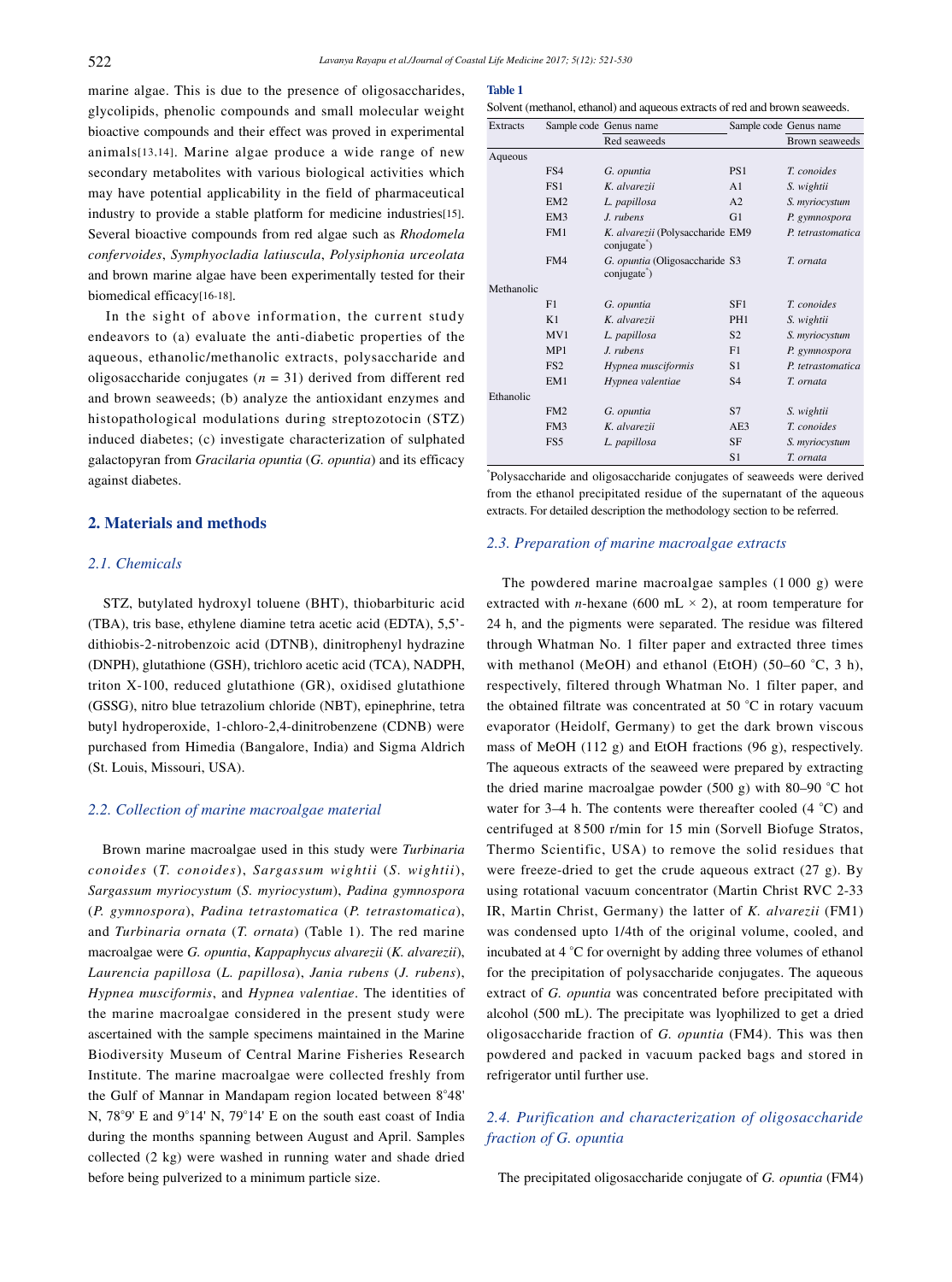was purified by anion exchange column chromatography using DEAE (diethylamineoethyl)-cellulose anion exchange resin. A glass column (25 cm  $\times$  4 cm) with a mesh sieve was mounted vertically on a stand and rinsed with water. DEAE-cellulose (3 g) was made into slurry with minimum amount of water and loaded into the column. The polysaccharide fraction (1 g) was dissolved in 2–3 mL of water to make a suspension and loaded into the previously packed column. The column was initially eluted with water to get the first fraction. This was followed by step-wise elusion with 0.1, 0.3, 0.5 and 1 mol/L sodium chloride (NaCl) gradient until the absence of positive reaction of the phenol-sulphuric acid assay in the test tubes containing eluted fractions. The eluted fractions were lyophilized to get the purified oligosaccharide fractions. The oligosaccharide enriched fraction was referred as sulphated galactopyran and the motif was characterized from *G. opuntia* by using fourier-transform infrared (FT-IR) (Perkin-Elmer 16 PC spectrometer, Boston, USA) and nuclear magnetic resonance (NMR) spectroscopy[19,20].

## *2.5. Maintenance of animals*

 The study was carried out on male albino Wister rats (*Rattus norvigicus*) weighing (190 ± 10) g selected as experimental animals, which were housed in cages separately. The animals were purchased at Sri Venkateswara Enterprises Pvt. Ltd. (Bangalore, Karnataka, India) and maintained at room temperature of  $(23 \pm 2)$ °C, humidity of 45%–55% with 12 h light-dark cycle and allowed to eat and drink. The rats were fed with standard rodent diet during the experimental procedure (Sri Venkateswara Enterprises Pvt. Ltd., Bangalore, Karnataka, India). All experimental procedures involving animals were conducted in accordance to CPCSEA guidelines and approved by Institutional Animal Ethical Committee (IAEC) of PES Medical College, Kuppam, India (Vide No. PESIMSR/Pharma/ IAEC/20/2014-2015/date 08.12.14).

#### *2.6. Preparation of STZ*

 55 mg of STZ was dissolved in 100 mmol/L cold sodium citrate buffer (pH 4.5)[21].

#### *2.7. Induction of hyperglycemia and treatment*

 After acclimatization of the rats to the lab conditions the treatment was started. Diabetes was induced by a single intraperitonial administration of STZ (55 mg/kg body weight). Control rats received the buffer as vehicle alone. After inducing diabetes 10% glucose water was given in the night to protect the rats from sudden hypoglycemic period that occurs due to pancreatic islets cells lysis by STZ[22]. After 48 h of development of diabetes the rat's glucose levels were checked in fasting by using Accu-check meter (Roche Group, Mannheim, Germany) developed from the basic method of glucose oxidase[23] and HbA1c method[24]. Glucose levels are more than 200 mg/dL and HbA1c levels more than 6.3% were considered as diabetic rats and used for the experiment[21,24].

## *2.8. Experimental design*

## *2.8.1. Treatment with crude marine macroalgae extracts in STZ induced rats*

 The treatment was initiated after inducing diabetes with STZ by selecting different marine macroalgae extracts (*n* = 31). The

animals were separated into 5 groups with 5 rats in each group. The experimental design is as follows:

 Group-1: healthy control, Group-2: diabetic control (STZ), Group-3: diabetic + glibenclamide, Group-4: diabetic + marine macroalgae extracts at 175 mg/kg body weight (*n* = 31 extracts), Group-5: diabetic + marine macroalgae extracts at 125 mg/kg body weight  $(n = 31$  extracts).

## *2.8.2. Treatment with sulphated galactopyran (SGP) of G. opuntia*

 The treatment of sulphated galactopyran of *G. opuntia* (FM4) extract was initiated after inducing diabetes with STZ in the rats. The animals were separated into 9 groups with 6 rats in group. The experimental design is as follows:

 Group-1: Control, Group-2: FM4 alone treated, Group-3: STZ, Group-4: STZ + glibenclamide, Group-5: STZ + 60 mg/kg body weight, Group-6: STZ + 80 mg/kg body weight, Group-7: STZ + 100 mg/kg body weight, Group-8: STZ + 125 mg/kg body weight and Group-9: STZ + 150 mg/kg body weight.

## 2.9. Determination of ED<sub>50</sub> and survival analysis of G. *opuntia*

 Rats were divided into groups and the SGP of *G. opuntia* was administered orally by following a standard method[25]. Survival rate was observed continuously for 60 days to detect the mortality rate and behavioral changes. After induction of diabetes, a group was treated with saline and maintained as control. Based on the preliminary toxicity tests, the doses of 60, 80, 100, 125 and 150 mg/ kg body weight of *G. opuntia* (FM4) extract were chosen for further experiments. By using the graphpad prism (6.07) the Kaplan-Maier survival analysis was estimated.  $ED_{50}$  was calculated by recording the mortality rate during the treatment by Miller and Tainter method[26].

## *2.10. Sample collection for analysis*

 The blood samples were collected weekly once from the retroorbital vein and used for the estimation of blood glucose levels by Accu-check method (Roche Group, Mannheim, Germany) developed from the basic method of glucose oxidase method<sup>[23]</sup>. The glycosylated hemoglobin was estimated by HbA1c method[24].

#### *2.11. Isolation of tissues*

 After treatment, rats were sacrificed by cervical decapitation and liver, kidney and brain tissues were collected and rinsed of any adhering blood. The tissues fragments were homogenated in phosphate buffers saline for further studies. The unused tissues were stored at –40 °C refrigerator for further analysis.

## *2.12. Biochemical analysis*

 The superoxide dismutase[27], catalase[28], glutathione peroxidase[29], glutathione *S*-tansferase[30], reduced glutathione[31], lipid peroxidation[32] activity levels were resoluted in liver, kidney and brain tissues. Insulin and C-peptide were estimated by using the INVITRO 250 automated clinical chemistry analyser (Ortho clinical diagnostics, Bangalore, India) from the blood sample of diabetic and treated rats.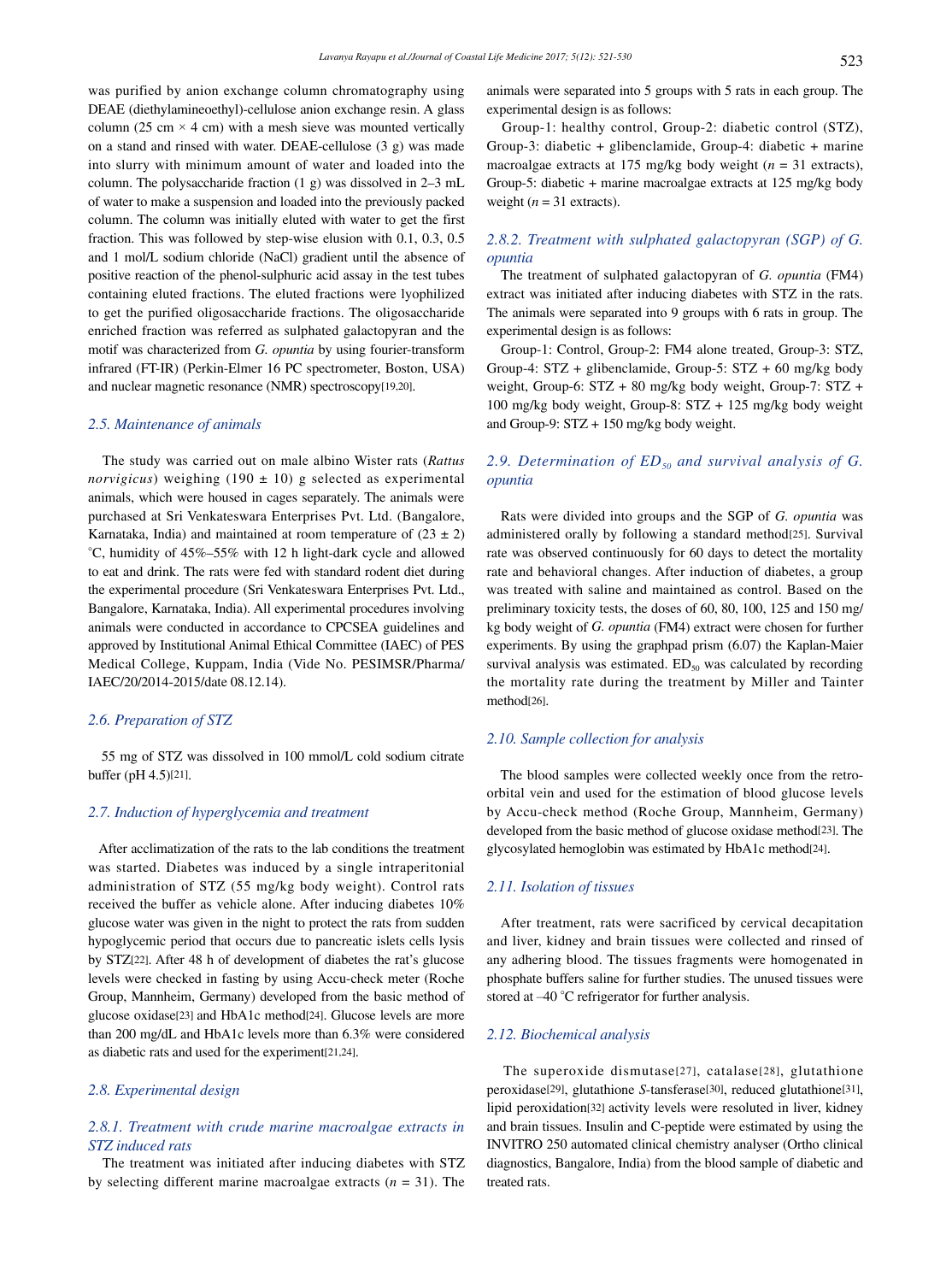## *2.13. Histopathology*

 For histological examination, tissues like liver, kidney and brain were excised by euthanizing the rats after treatment. The tissues were fixed in 10% formaldehyde and dehydrated in 50%–100% ethanol, cleared in xylene and paraffin embedding. The sections (10  $\mu$ m) were stained with haematoxylin and eosin (H & E) dye and examined under microscope.



**Figure 1.** Estimation of (A) blood glucose levels, (B) HbA1c levels in different experimental groups treated with extracts of different marine macroalgae, and (C) selected 5 potential bioactive extracts.

Male wister albino rats were injected with 55 mg/kg body weight of STZ to induce diabetes. The induction was confirmed after 48–72 h by measuring the blood glucose and HbA1c levels. The average glucose and HbA1c levels were ploted in the graphs. The marine macroalgae extracts were given to different experimental groups based on the solubility. C: Healthy control, D: Diabetic control, P: Positive control treated with glibenclamide (20 mg/kg body weight). The remaining groups were treated with different marine macroalgae extracts (*n* = 31) with two different concentrations such as 175 mg/kg body weight (solid line) and 125 mg/kg body weight (dotted line). Among these two concentrations, 125 mg/kg body weight showed more efffect on reducing glucose and HbA1c levels in STZ induced rats. (C) Five potential bioactive extracts were selected based on the glucose and HbA1c levels during STZ-induced diabetes.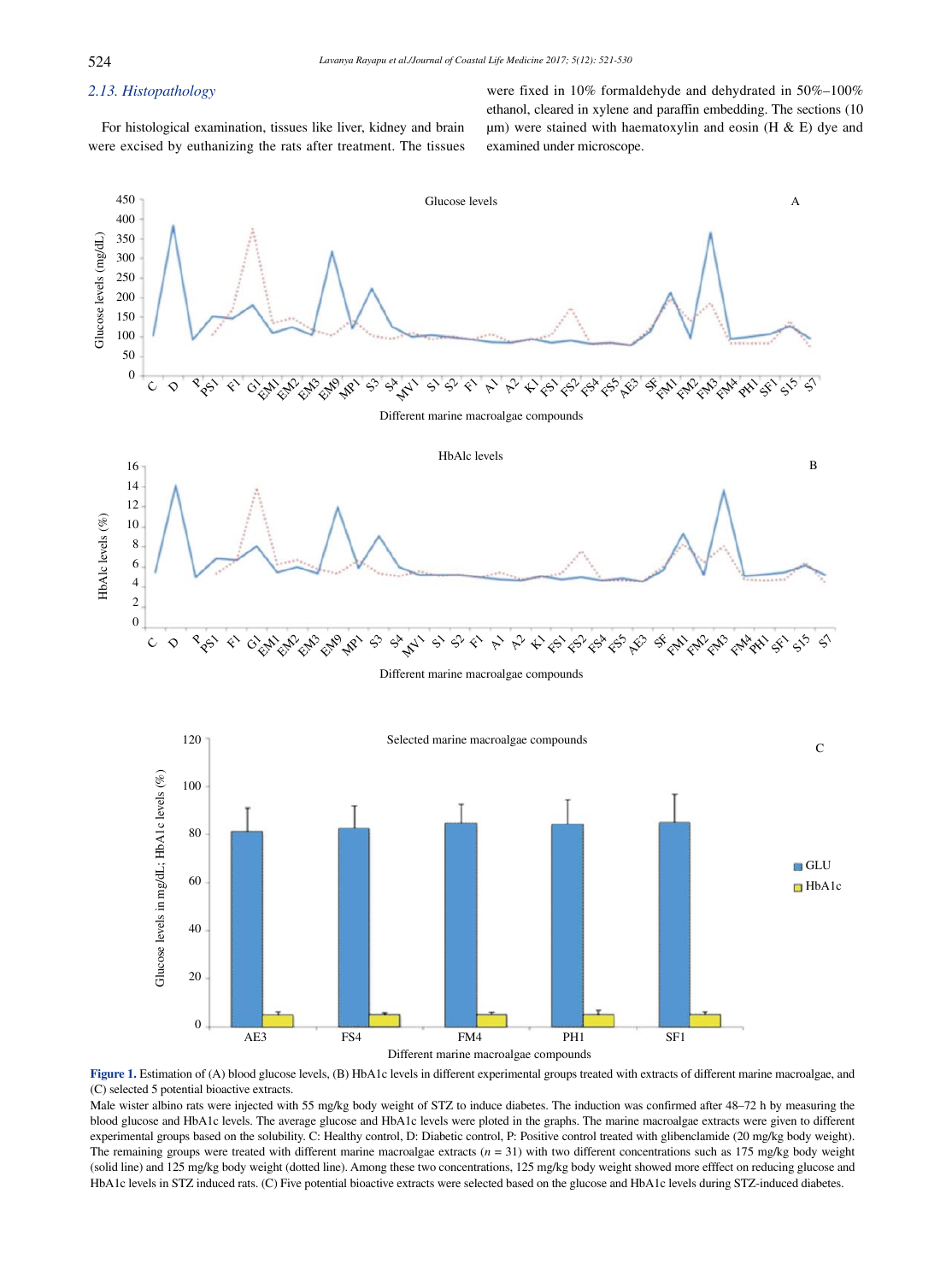#### *2.14. Statistical analysis*

 The obtained data were analyzed by using the statistical package of social sciences (SPSS, 16.0 version). Comparison between the control and experimental animals results were done by One-way ANOVA followed by Tukey's multiple comparison test. *P* < 0.01 was considered as significant difference. All the values were expressed as mean  $\pm$  SD ( $n = 5$ ).

#### **3. Results**

 In the present investigation a total of thirty-one different marine macroalgae extracts were selected for screening of the anti-diabetic properties in STZ induced diabetic rats (Table 1). In earlier reports, some of the red and brown marine algae have showed significant recovery at 50, 100, 125, 150 and 200 mg/kg body weight in STZ induced diabetic rats. Hence, 125 and 175 mg/kg concentrations of marine macroalgae were selected to treat the STZ induced diabetic rats in our studies (Table 1). The present study demonstrates that all the marine macroalgae extracts showed recovery in altered blood glucose and HbA1c levels in STZ induced diabetic rats (Figure 1A and 1B). Among the 31 marine macroalgae, ethanolic extract of *T. conoides* (AE3, 84.4  $\pm$  8.2 mg/dL; 4.6%  $\pm$  0.2%), aqueous extract of *G. opuntia* (FS4, 82.2 ± 9.7 mg/dL; 4.7% ± 0.3%), oligosaccharide extract of *G. opuntia* (FM4, 84.4 ± 8.2 mg/dL; 4.8% ± 0.1%), methanolic extracts of *S. wightii* (PH1, 83.8  $\pm$  10.7 mg/dL; 4.7%  $\pm$ 0.3%) and *T. conoides* (SF1, 84.8 ± 11.9 mg/dL; 4.80% ± 0.21%) showed significant  $(P < 0.01)$  reduction in glucose and HbA1c levels in 125 mg/kg body weight treated groups compared to diabetic group (383.7  $\pm$  42.3 mg/dL; 14.2%  $\pm$  1.3%).

 Among 31 marine macroalgae extracts AE3, FS4, FM4, PH1 and SF1 were selected. The five compounds were selected mainly based on the blood glucose and HbA1c levels (Figure 1C). The perturbations of the *in vivo* antioxidant enzyme levels were studied by using the selected five potential extracts during STZ induced diabetic rats.

 The modulations of *in vivo* antioxidant enzyme levels of STZ induced diabetic and marine macroalgae extracts (AE3, FS4, FM4, PH1 and SF1) treated rat tissues such as liver, kidney and brain were evaluated (Figure 2). The antioxidant enzyme levels such as SOD  $(3.01 \pm 0.19, 4.65 \pm 1.03, 0.98 \pm 0.28$  IU/mg of protein), CAT (63.08  $\pm$  6.13, 59.55  $\pm$  5.72, 8.58  $\pm$  1.24 µmol of H<sub>2</sub>O<sub>2</sub> metabolised/mg



After induction of diabetes by STZ, the SOD, CAT, GPx, GST, GSH levels were decreased and MDA levels were increased compared to normal rats. In the treatment with the five potential macroalgae extracts, the enzymes activities were recovered in STZ-induced diabetes compared to their controls. Data were expressed in mean  $\pm$  SD ( $n = 6$ ).  $\cdot$ : Comparison between healthy control and diabetic control (STZ),  $P < 0.01$ .  $\cdot$ : Comparison between STZ + Glb and FM4 *P* < 0.01. \$ : Comparision between STZ and FM4 *P* < 0.01. There is no significance between STZ + Glb and FM4 treated groups.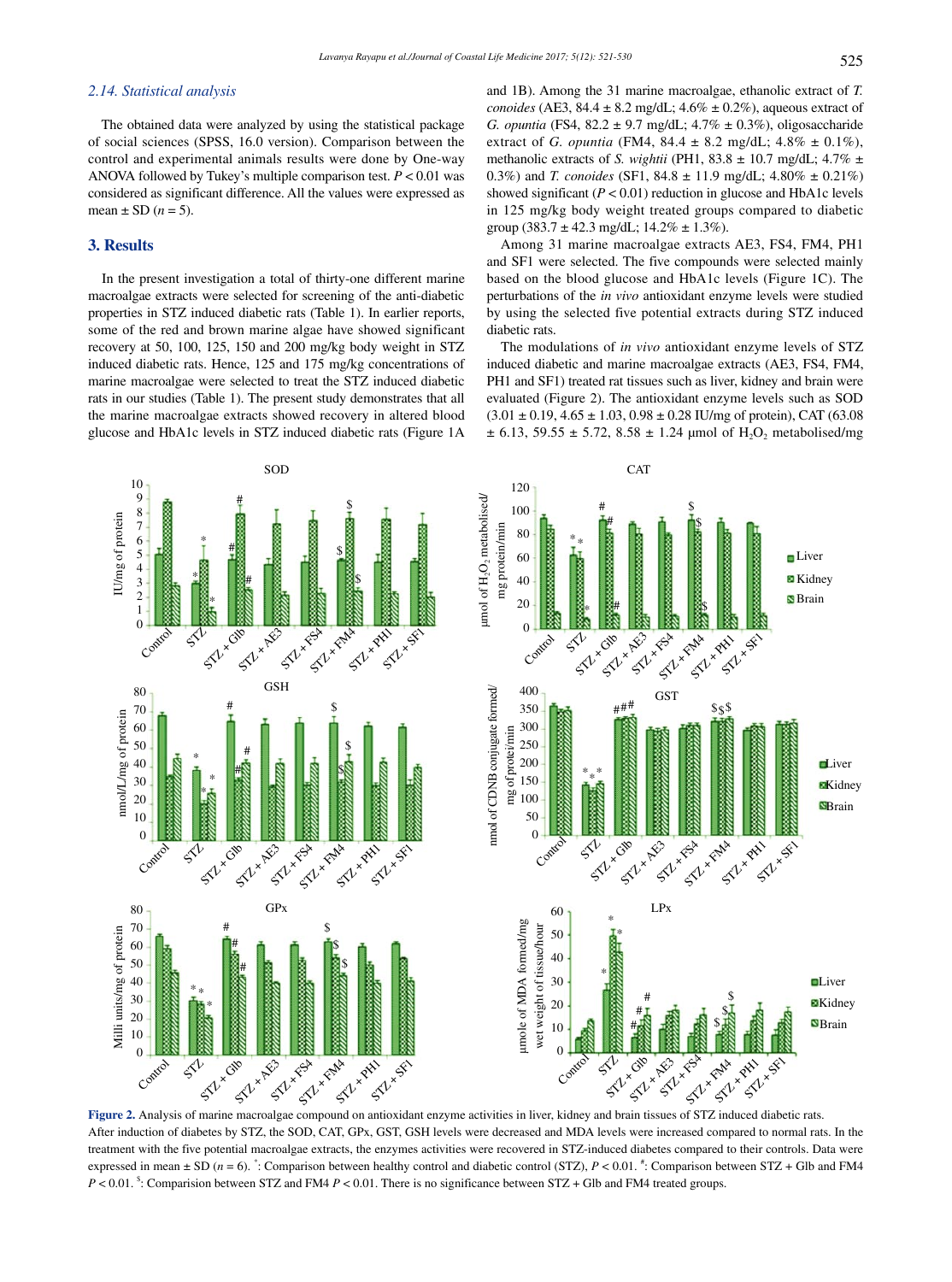protein/min), GPx (30.42 ± 0.68, 28.42 ± 0.39, 20.86 ± 1.05 Milli units/mg of protein), GST (142.48  $\pm$  6.56, 126.42  $\pm$  8.46, 146.23  $\pm$ 6.76 nmol of CDNB conjugate formed/mg of protein/min), GSH  $(38.41 \pm 1.69, 26.02 \pm 2.13, 20.20 \pm 1.72 \text{ nmol/L/mg of protein})$ were significantly  $(P < 0.01)$  decreased, at the same time as the levels of malondialdehyde (MDA) in LPx (26.58 ± 2.77, 49.63 ± 2.86, 42.9 ± 3.62 μmole of MDA formed/mg wet weight of tissue/h) activity in STZ induced diabetic liver, kidney and brain tissues were increased respectively. The AE3, FS4, FM4, PH1 and SF1 (125 mg/kg body weight/day) recovers the altered enzyme activities significantly in diabetic rat tissues. Among these five treatments, oligosaccharide extract of *G. opuntia* (FM4) showed greater ability in reducing the altered levels of antioxidant enzymes activities such as SOD (46.65  $\pm$  $0.11, 7.59 \pm 0.46, 2.48 \pm 0.21$  IU/mg of protein), CAT (92.66  $\pm$  4.23,  $82.68 \pm 2.08$ , 11.96  $\pm$  1.32 µmol of H<sub>2</sub>O<sub>2</sub> metabolised/mg protein/ min), GPx (63.26 ± 0.20, 54.28 ± 0.68, 44.26 ± 0.20 Milli units/ mg of protein), GST (321.68 ± 8.98, 322.46 ± 6.76 nmol of CDNB conjugate formed/mg of protein/min,  $328.46 \pm 6.76$ ), GSH (64.14)  $\pm$  3.27, 43.07  $\pm$  3.53, 31.96  $\pm$  0.98 nmol/L/mg of protein) and LPx  $(7.02 \pm 1.43, 12.12 \pm 2.26, 16.12 \pm 3.20 \text{ \mu}$  mole of MDA formed/mg wet weight of tissue/h) in liver, kidney and brain tissues respectively (Figure 2).

 Further studies were carried out on oligosaccharide conjugate derived from *G. opuntia* (FM4) because of its high anti-diabetic activity, based on *in vivo* antioxidant enzyme activities, glucose, HbA1c levels and solubility of the extracts. Hence FM4 extract is purified and characterized.

 The oligosaccharide fraction of FM4 from the red marine macroalgae *G. opuntia* (FM4) was isolated by column chromatographic method and followed by step-wise elusion with sodium chloride gradient until the dearth of a positive reaction of the phenol-sulphuric acid assay. The eluted fractions were lyophilized to get the purified oligosaccharide fractions. The carbohydrate enriched fraction referred as sulphated polygalactan. The structure of the sulphated polygalactan was elucidated by the extensive analysis of <sup>1</sup>H-NMR spectra. The polysaccharide fraction has resolved signals of anomeric protons ( $\delta$  4.4 – 5.5), methylene and methane hydrogens ( $\delta$  3.6 – 4.9) of the sulphated polygalactan moiety in <sup>1</sup>H-NMR spectra. Characteristic signal at  $\delta$  3.4 has revealed the region of additional number of alkoxy  $(-OCH_3)$  replacements in the sulfated polygalactans. In addition to the characteristic peaks for sulphated polygalactan units, xylose and anhydrogalactose units were in minor constituents in the fraction, which were often found in red seaweed polysaccharides. The presence of positively and negatively charged ions of sulphate groups in the sulphated galactan moiety has sustained the structure. The FT-IR spectra demonstrated a strong absorption band at  $1210-1260$  cm<sup>-1</sup> corresponds to S=O groups (sulphate ester groups). Characteristic bands for –OH groups at  $3200-3400$  cm<sup>-1</sup> has substantiated the structure of the sulphated polygalactan (Figure 3).

 The survival analysis results demonstrated that the survival percentage in control (100%), STZ (25%), STZ + Glb (66.6%) and  $STZ + 100$  mg/kg (83.3%) was observed (Figure 4a).  $STZ +$ FM4 100 mg/kg has shown more survival rate compared to other treated groups. The SGP of *G. opuntia* when orally administrated in the possible doses of 60, 80, 100, 125 and 150 mg/kg in STZ induced diabetic rats, the mortality rate was obtained. Among five concentrations, 100 mg/kg body weight has shown significant survival rate (83.3%) compared to STZ (25%) group (Figure 4a).

The ED<sub>50</sub> of sulphated galactopyran (SGP) of *G. opuntia* was studied in STZ induced diabetic rats. The rats treated with five different concentrations such as 60, 80, 100, 125 and 150 mg/kg body weight. The present study showed that all the concentrations have significant recovery compared to STZ group. Based on the survival analysis, among the five concentrations 100 mg/kg body weight has shown significant (*P* < 0.05) recovery compared to the other treated groups (Figure 4a).  $ED_{50}$  was measured for SGP as 100 mg/kg body weight based on glucose and HbA1c levels respectively,



**Figure 3.** Structural representation of galactopyranan motifs of the sulfated galactan from *G. opuntia*.

The sulphated galactopyran motif of *G. opuntia* was designated as →3)- 4-O-sulfonato-(6-O-acetyl)-β-D-galactopyranosyl-(1→4)-3,6-anhydro- (2-Osulfonato)-α-D-galactopyranosyl-(1→3)-4-O-sulfonato-(6-O-acetyl) β-D-xylosyl-(1→3)-4-Osulfonato-(6-O-acetyl)-β-D-galactopyranosyl- (1→4)-3,6-anhydro-(2-O-sulfonato)-α-D galactopyranan.



**Figure 4.** Survival analysis of STZ-induced diabetic rats after treatment with SGP of *G. opuntia* (FM4) extract.

(a) Kaplan–Meier estimates of survival between healthy, STZ and SGP treated groups. Survival percentage of groups calculated was as control (100%), STZ  $(25\%)$ , STZ + Glb  $(66.6\%)$  and STZ + 100 mg  $(83.3\%)$ . Thus, 100 mg/kg treated group has potentially reduced the STZ-induced diabetes compared to STZ group  $(n = 12)$ . (b) Determination of effective dose  $(ED_{50})$  for SGP: STZinduced diabetic rats were treated with different concentrations of SGP (60, 80, 100, 125, 150 mg/kg body weight).  $ED_{50}$  was determined by survival rate of the animals, glucose and HbA1c levels.  $ED_{50}$  of SGP was determined as 100 mg/ kg body weight  $(n = 6)$ .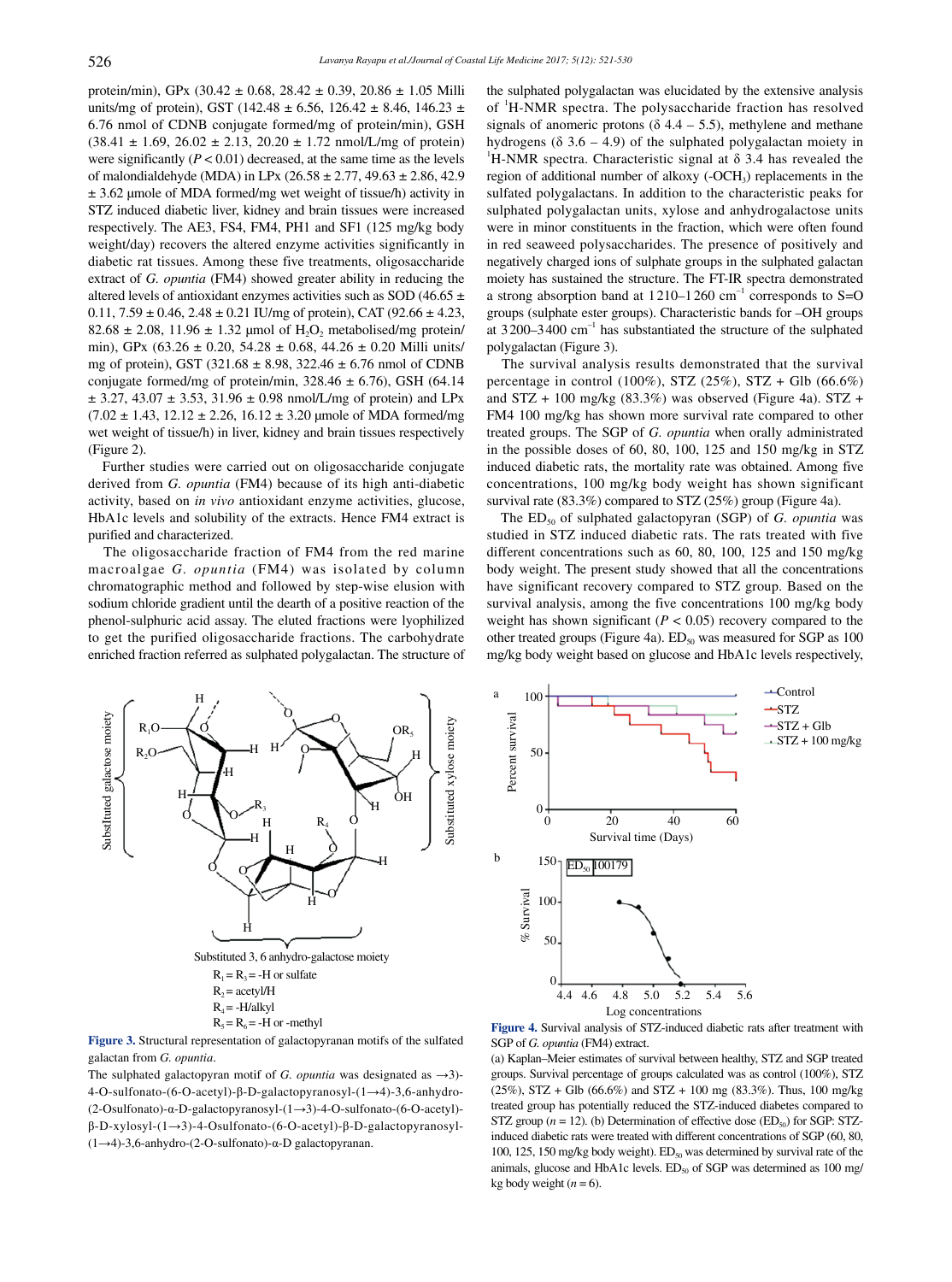in STZ induced diabetic rats (Figure 4b). After determining  $ED_{50}$  for SGP as 100 mg/kg body weight, the perturbations of the biochemical changes were studied by using the selected concentration *i.e*., 100 mg/kg body weight during STZ induced diabetic rats.

The insulin and C-peptide levels were significantly  $(P < 0.01)$ decreased in STZ induced diabetic rats (15.5  $\pm$  1.96 µU/mL; 2.14  $\pm$  0.56 ng/mL) compared to control rats (26.84  $\pm$  2.46; 6.68  $\pm$  0.26). Upon treating with SGP (100 mg/kg body weight) the insulin and C-peptide levels were altered  $(22.46 \pm 2.04; 4.72 \pm 0.48)$  (Figure 5). Based on the insulin and C-peptide levels, the results duly revealed that the SGP of *G. opuntia* showed greater anti-diabetic properties. Hence SGP treated animal tissues were selected for further histopathalogical studies.

 Histopathalogical changes in liver, kidney and brain tissues of diabetic and treated (100 mg/kg body weight) rats are shown in Figure 6. The disordered structure of liver in diabetic rats was observed because of necrosis of hepatocells, extensive vacuolization with disappearance of nuclei and microcellular fatty changes (Figure 6A–6C). In diabetic rat kidney, uneven thickening of the basement membrane, endolysis, local fusion of the foot process of the podocytes and glomerular capillary endothelium swelling were observed (Figure 6D–6F). In brain moderate glial shrubberies, necrosis of multifocal neurons and deterioration of cells were observed in diabetic rats. However these changes were reestablished with SGP derived from *G. opuntia* compound treatment (Figure 6G–6I).



**Figure 5.** Effect of SGP of *G. opuntia* (FM4) on insulin and C-peptide levels of normal and STZ induced diabetic rats.

Insulin and C-peptide levels were decreased in STZ induced diabetes. After treating with SGP at 100 mg/kg body weight, it has shown the significant recovery compared to STZ groups. There was no significant change in SGP alone treated group compared to control group. Data were expressed as mean ± SD of 6 individual observations. \* : Comparison between control and STZ group (*P* < 0.01). <sup>5</sup>: Comparison between STZ and STZ + Glb (*P* < 0.01). <sup>#</sup>:<br>Comparison between STZ + Glb and SGB + 100 medics(*B* < 0.01). <sup>#</sup>: : Comparision between  $STZ + Glb$  and  $SGP + 100$  mg/kg( $P < 0.01$ ).<sup>#</sup>: Comparision between STZ and SGP (100 mg/kg).



**Figure 6.** Photomicrographs of liver, kidney and brain.

A: Control; B: Diabetic control; C: Diabetic + SGP (100 mg/kg body weight) treated in liver tissue, showing degradation of hepatocytes and necrosis of cells in diabetic control and recovered by treating with SGP. D: Control; E: Diabetic control; F: Diabetic + SGP (100 mg/kg body weight) treated in kidney, showing mesangial accumulation and necrosis in diabetic control and this was regenerated after treating with SGP. G: Control; H: Diabetic control; I: Diabetic + SGP (100 mg/kg body weight) treated in brain, showing multifocul neural necrosis and moderate glialshrubberies and degeneration of cells in diabetic control and this was recovered with the SGP compound treatment. Scale bar =  $10 \mu m$ ; Lens =  $10 \times$ .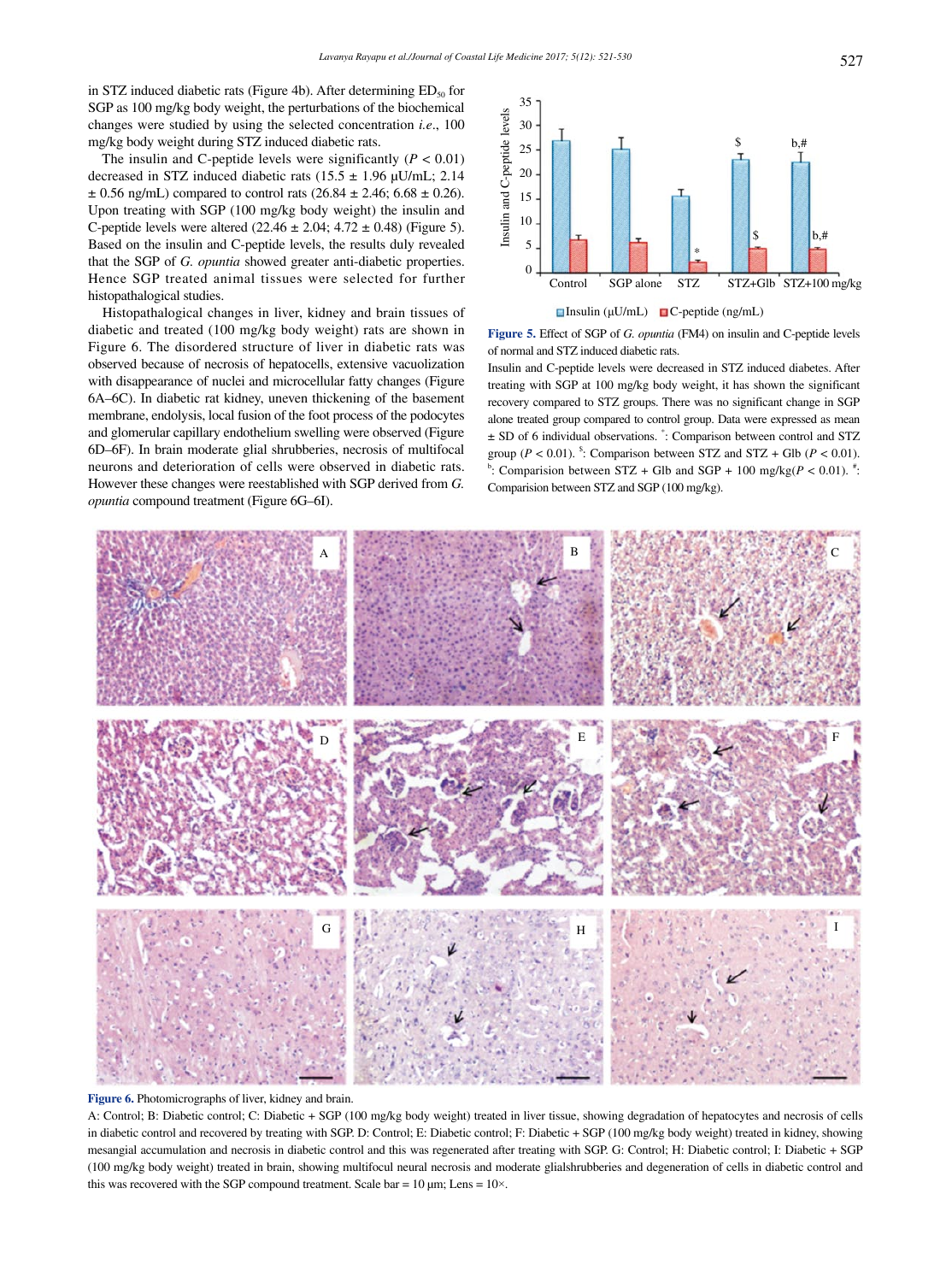## **4. Discussion**

 To study the diabetogenic activities, STZ induced diabetic rats serves as an useful experimental model[33]. In the present study the effect of marine macroalgae extracts in STZ induced diabetic rats were revealed and oligosaccharide conjugate of *G. opuntia* (FM4) was purified and characterized.

 STZ induced hyperglycemia is mainly due to the depletion of insulin producing β-cells of pancreas which leads to reduction in insulin secretion[34]. Our results demonstrated that the increased blood glucose and HbA1c levels were significantly decreased upon treatment (125 mg/kg body weight) with 31 marine macroalgae extracts (Figure 1A and 1B). This might be due to regeneration of pancreatic β-cells and increases of the insulin secretion that directly reflects on conversion of stored glucose to glycogen[35]. This was previously reported in some of the marine algae such as *Sargassum ringgoldianum*, *S. wightii* and *Ulva fasciata*[36,37]. The free amino group of hemoglobin (Hb) reacted with glucose is a non-enzymatic reaction that produces HbA1c (glycated haemoglobin)[38]. The decrease in Hb and increase in HbA1c is directly proportional to the blood glucose levels[39]. Decrease in HbA1c levels might be due to improved glycemic control produced by marine macroalgae extracts (Figure 1B). Mohapatra *et al*.[37] and El-Desouki *et al.*[40] had been reported that HbA1c levels were decreased upon treating with *Ulva fasciata* and *Spirulina*. Of the tested 31 marine macroalgae extracts, the ethanolic extract of *T. conoides* (AE3), methanolic extract of *S. wightii* and *T. conoides* (PH1 and SF1), aqueous extract of *G. opuntia* (FS4) and oligosaccharide conjugate of *G. opuntia* (FM4) have showed more activity in reducing the STZ induced diabetes in rats (Figure 1C)[41].

 Antioxidant enzymes play a prominent role in protecting the cell/ tissue from STZ induced diabetic damage. SOD plays an important role in all physiological conditions that convert superoxide anions to  $H_2O_2$  and  $O_2$  and then converted into  $H_2O_2$  by CAT and GPx enzymes which protect the cells against detoxification of oxidative free radicals<sup>[42]</sup>. GPx diminishes  $H_2O_2$  and reacts against superoxide anion to obtain the prolonged half life[43]. CAT plays an important role in elimination of  $H_2O_2$  and inactivation of superoxide radicals and glycation of enzymes. The reduced CAT activity leads to the reduction of GPx levels in the tissues[44]. This might be due to increased consumption of GPx and GSH, and increased utilization of free radical scavenging activity. GSH synthesizes important macromolecules and implication in protection against oxygen compounds[45]. The malondialdehyde (MDA) is an indicator of lipid peroxidation (LPx). The earlier studies reported that in diabetes hypoinsulinemia increases the activity of enzymes that initiated the oxidation of fatty acids, results in lipid peroxidation impairment of membrane fluidity which leads to cell injury[46]. In the present study, our results demonstrated that the selected five potential marine macroalgae extracts (AE3, FS4, FM4, PH1 and SF1) modulated the antioxidant enzymes and lipid peroxidation levels in liver, kidney and brain tissues of STZ induced diabetic rats (Figure 2). This was previously reported in *Ulva pertus*, *Ulva lactusa*, *Spirulina* and sulphated polysaccharide of *Porphyra haitanesis*[47-49]. Unnikrishnan *et al.*[50] has reported that some of the green marine algae such as *Chaetomorpha aerea*, *Enteromorpha intestinalis*, *Cladophora rupestris* also recovered the antioxidant activities in diabetic rats.

 The present study illustrates that among five potential marine macroalgae extracts, the oligosaccharide conjugate of red macroalgae, particularly oligosaccharide conjugate of *G. opuntia* (FM4) exhibited greater anti-diabetic properties. The potential anti-diabetic activity of FM4 indicates the fact that they are the reservoirs for anti-diabetic agents and are used as food as well as pharmaceutical products in place of synthetic derivatives. Therefore, FM4 was selected to characterize and to evaluate further studies in STZ induced diabetic rats. The structure of FM4 was characterized by <sup>1</sup>H-NMR and FT-IR analysis and demonstrated as sulphated galactopyran (SGP).

The survival analysis and  $ED_{50}$  was measured for SGP in diabetic rats. Among the five different concentrations 100 mg/kg has shown significant recovery of altered C-peptide and insulin levels; and the survival rate was more compared to STZ induced diabetic rats (Figure 4). 100 mg/kg body weight is determined as  $ED_{50}$  for SGP and this concentration has been chosen for the further analysis.

 C-peptide and insulin are the important products in proinsulin enzymatic cleavage that secreted into the circulation in equimolar concentrations[51]. C-peptide and insulin levels were decreased significantly in diabetes rats. This might be due to the destruction of pancreatic β-cells and thereby induces hyperglycemia[52]. In the present study the significant increase in the levels of insulin and C-peptide was observed in SGP administrated diabetic rats (Figure 5). This might be due to increased insulin secretion from pancreatic β-cells. This was previously reported in STZ induced diabetic rats treated with synaptic acid[53].

 The histopathalogical changes of liver, kidney and brain were observed in purified oligosaccharide fraction of FM4 in diabetic rats. The organs such as liver and kidney play a prominent role in detoxification and excretion of many metabolites[54]. Hence these tissues may be damaged intracellularly during STZ induced diabetes. Brain is an important organ of nervous system and the central nervous system was damaged during the STZ induced diabetes[55]. The necrosis of hepatocells, changes in microcellular fats, extensive vacuolization with disappearance of nuclei was observed in diabetic rat liver[56]. This was salvaged after treatment with SGP (Figure 6A–6C). It was previously hypothesized that hepatoprotective activity of *Sargassum polycystum* has recovered the damaged liver tissues[57]. In diabetic kidney, due to increased glucose levels  $H_2O_2$ was produced in murine mesangial cells which causes swelling in glomerular capillary endothelium that leads to endolysis[58]. The tissues were regenerated after treating with the SGP (Figure 6D–6F). It was previously reported that some of the marine algae such as *Kappaphycus alvarizii* and *Sargassum polycystum* and some brown seaweeds have also shown the recovery of kidney tissue damages caused due to diabetes mellitus[59,60]. The cerebral tissue of diabetic rats showed necrosis in multifocul neurons and moderate glialshrubberies and cell degeneration[14]. This was recovered after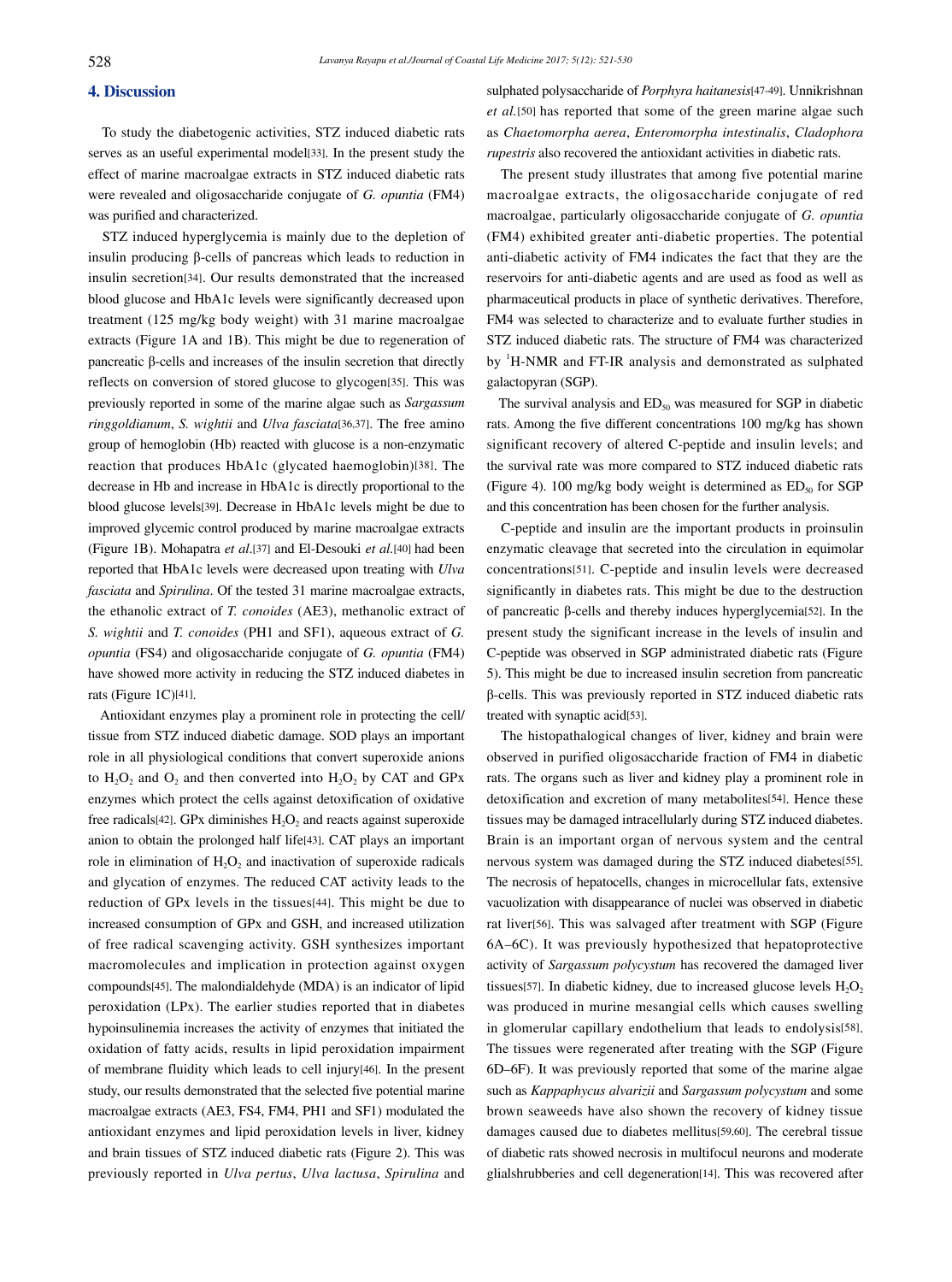treating with SGP derived from *G. opuntia* (Figure 6G–6I). It was previously reported that some of the marine algae such as *Ulva rigida* have also shown the recovery of damaged brain tissue caused by diabetes mellitus[60].

 In conclusion, marine algae were demonstrated to be the valuable natural source of bioactive compounds with potential activities against type-2 diabetes. This study showed that the ethanolic extract of *T. conoides* (AE3), methanolic extracts of *S. wightii* and *T. conoides* (PH1 and SF1), aqueous extract of *G. opuntia* (FS4) and oligosaccharide conjugate of *G. opuntia* (FM4) have significantly reduced the glucose, HbA1c and antioxidant enzymes activity levels. Among the five extracts, the FM4 has showed higher antidiabetic activity. The FM4 was purified by anion exchange column chromatography method. The SGP derived from FM4 showed a significant anti-diabetic activity. The  $ED<sub>50</sub>$  of SGP was found to be 100 mg/kg body weight. The present study reveals that SGP has potent anti-diabetic activity in STZ induced diabetic rats. Further comprehensive chemical and pharmacological investigations are needed to elucidate the exact mechanism of the hyperglycemic effect of SGP of *G. opuntia*.

## **Conflict of interest statement**

We declare that we have no conflict of interest.

#### **Acknowledgments**

 Dr. Lokanatha Valluru is highly thankful to DST-Science and Engineering Research Board (No. SR/S1/OC-96B/2013 Dt. 20.11.2013), New Delhi, Government of India, for providing financial assistance in the form of research grant.

#### **References**

- [1] International Diabetes Federation. *IDF Diabetes Atlas*. 7th ed. Brussels: International Diabetes Federation; 2015.
- [2] Unnikrishnan R, Anjana RM, Mohan V. Diabetes mellitus and its complications in India. *Nat Rev Endocrinol* 2016; **12**: 357-70.
- [3] Thiruvoipati T, Caitlin EK, Ehrin JA. Peripheral artery disease in patients with diabetes: Epidemiology, mechanisms, and outcomes. *World J Diabetes* 2015; **6**: 961-9.
- [4] Ogbonnia SO, Odimegwu JI, Enwuru VN. Evaluation of hypoglycemic and hypolipidemic effects of ethanolic extracts of *Treculia africana* Decne and *Bryophyllum pinnatum* and their mixture on streptozotocin (STZ) - induced diabetic rats. *Afr J Biotechnol* 2008; **79**(15): 2535-9.
- [5] Soumya D, Srilatha B. Late stage complications of diabetes and insulin resistance. *J Diabet Metabol* 2011; **2**: 1-7.
- [6] Chauhan A, Deepak Kumar S, Satyendra Prasad M, Ruchi BS. Ayurvedic research and methodology: Present status and future strategies. *Ayu*  2015; **36**: 364-9.
- [7] Revathi P, Jeyaseelan ST, Thirumalaikolundusubramanian P, Prabhu N. Medicinal properties of mangrove plants – An overview. *Int J Bioassays*  2013; **2**: 1597-600.
- [8] Hill RA. Marine natural products. *Ann Rep Prog Chem Sect* 2011; **107**: 138-56.
- [9] Kim JK, Yarish C, Hwang EK, Park M, Kim Y. Seaweed aquaculture: Cultivation technologies, challenges and its ecosystem services. *Algae* 2017; **32**: 1-13.
- [10] Chakraborty K, Lipton AP, Paulraj R, Chakraborty RD. Guaiane sesquiterpenes from seaweed *Ulva fasciata* Delile and their antibacterial properties. *Eur J Med Chem* 2010; **45**: 2237-44.
- [11] Chakraborty K, Lipton AP, Paulraj R, Vijayan KK. Antibacterial labdane diterpenoids of *Ulva fasciata* Delile from the southwestern coast of Indian Peninsula. *Food Chem* 2010; **119**: 1399-408.
- [12] Kokabi M, Yousefzadi M, Ali Ahmadi A, Feghhi MA, Keshavarze M. Antioxidant activity of extracts of selected algae from the Persian Gulf. *Iran J Pers Gulf* 2013; **4**: 45-50.
- [13] Chakraborty K, Joseph D, Praveen NK. Antioxidant activities and phenolic contents of three red seaweeds (Division: Rhodophyta) harvested from the Gulf of Mannar of Peninsular India. *J Food Sci Technol* 2013; **52**: 1924-35.
- [14] Mahmoud AM, Germoush MO, Elgebaly HA, Elsayed KNM, Hassan S, Mousa NM. Antidiabetic and insulin sensitizing effects of *Padina pavonia* and *Turbenaria ornata* in streptozotocin/nicotinamide diabetic rats. *Asian J Pharm Clin Res* 2014; **7**: 74-8.
- [15] Bajpai VB. Antimicrobial bioactive compounds from marine algae: A review. *Indian J Mar Sci* 2016; **45**: 1076-85.
- [16] Arif JM, Al-Hazzani AA, Kunhi M, Al-Khodairy F. Novel marine compounds: Anticancer or genotoxic? *J Biomed Biotechnol* 2004; **2**: 93-8.
- [17] Kim KY, Nguyen TH, Kurihara H. α-Glucosidase inhibitory activity of bromophenol purified from the red alga *Polyopes lancifolia*. *J Food Sci* 2010; **75**: 145-50.
- [18] Bhattacharjee R, Mitra A, Baishakhi D, Abhisek P. Exploration of antidiabetic potentials among marine species - A mini review. *Indo Glob J Pharm Sci* 2014; **4**: 65-73.
- [19] BeMiller JN. Carbohydrate analysis. Chapter 10. In: Nielsen SS, editor. *Food analysis*. 4th ed. New York: Springer; 2010, p. 147-77.
- [20] Rayapu L, Makkar F, Maneesh A, Chakraborty K, Valluru L. Sulphated galactopyran derived from *Gracilaria opuntia*, a marine macroalgae restores the antioxidant metabolic enzymes during STZ induced diabetic rats. *J Coast Life Med* 2017; **5**: 59-65.
- [21] Rakieten N, Rakieten ML, Nadkarni MV. Studies on the diabetogenic action of streptozotocin (NSC-37919). *Cancer Chemo Rep* 1963; **29**: 91-8.
- [22] Arokiyaraj S, Balamurugan R, Augustian P. Antihyperglycemic effect of *Hypericum perforatum* ethyl acetate extract on streptozotocin-induced diabetic rats. *Asian Pac J Trop Biomed* 2011; **1**: 386-90.
- [23] Hugget ASG, Nixon DA. Use of glucose oxidase, peroxidase and O-dianisidine in the determination of blood glucose and urinary glucose. *Lancet* 1957; **273**: 366-70.
- [24] Karunanayake EH, Chandrasekaran NV. An evaluation of a calorimetric procedure for the estimation of glycosylated hemoglobin and the establishment of reference values of Sri Lanka. *J Nat Sci* 1985; **13**: 235- 58.
- [25] Turner R. *Screening methods in pharmacology*. New York: Academic